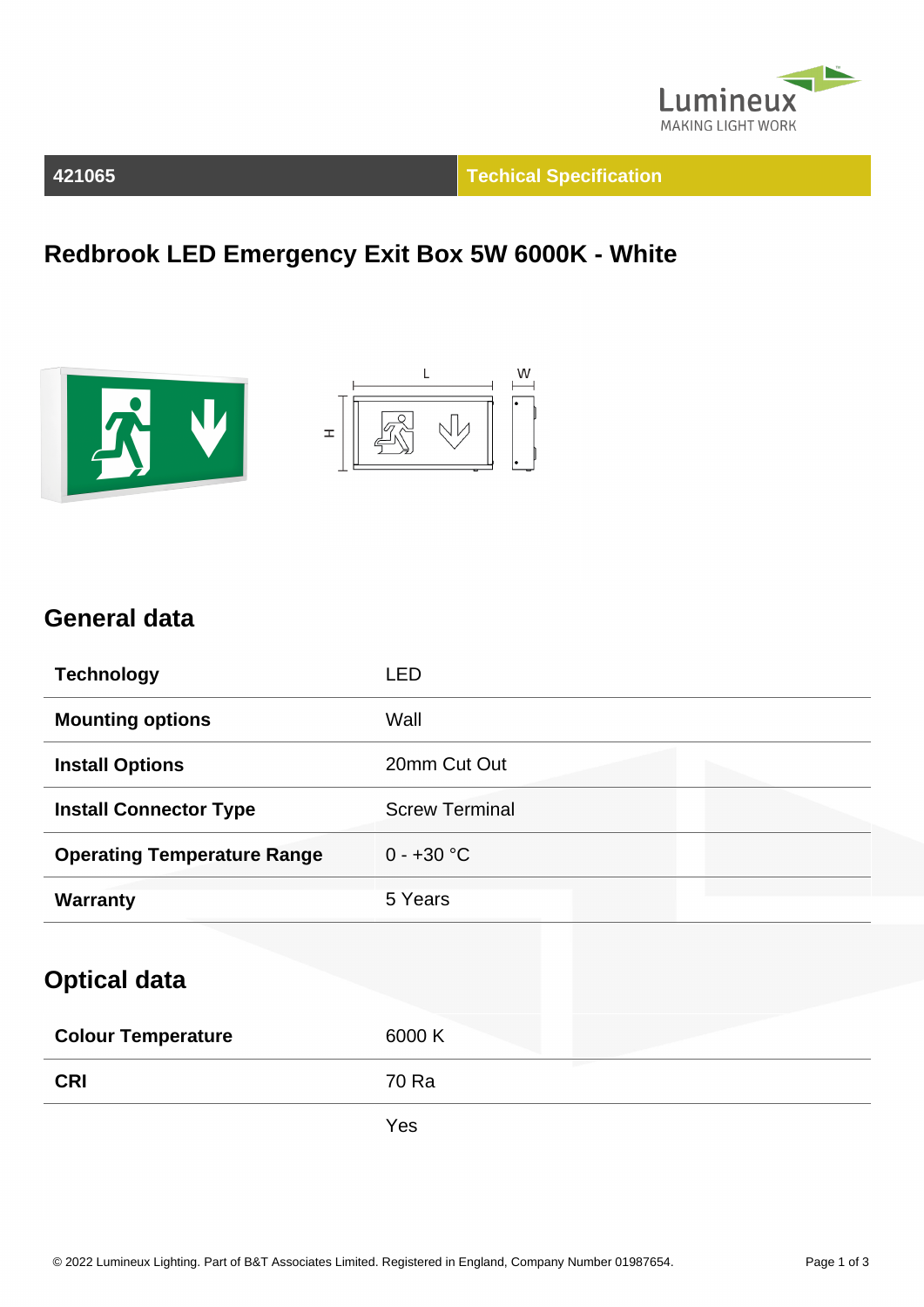| <b>Electrical data</b>    |            |
|---------------------------|------------|
| Wattage +/-10%            | 5 W        |
|                           |            |
| Lifetime data             |            |
| Lifespan L70 B50 @25°C    | 30000 Hrs  |
|                           |            |
| <b>Emergency data</b>     |            |
| <b>Battery Type</b>       | LiFeP04    |
| <b>Battery Capacity</b>   | 1500mAh    |
| <b>Battery Warranty</b>   | 2 Years    |
| <b>Recharge Time</b>      | 24 Hours   |
| <b>Emergency Type</b>     | Maintained |
| <b>Test Procedure</b>     | Manual     |
| <b>Emergency Duration</b> | 3 Hours    |
| <b>Emergency Output</b>   | 80 lm      |
|                           |            |
| <b>Physical Data</b>      |            |
|                           |            |

| <b>Physical Data</b>     |                    |
|--------------------------|--------------------|
| <b>Housing Colour</b>    | White RAL9016      |
| <b>Body Material</b>     | <b>Sheet Metal</b> |
| <b>IP Rating</b>         | 20 IP              |
| <b>Diffuser Material</b> | Polycarbonate      |